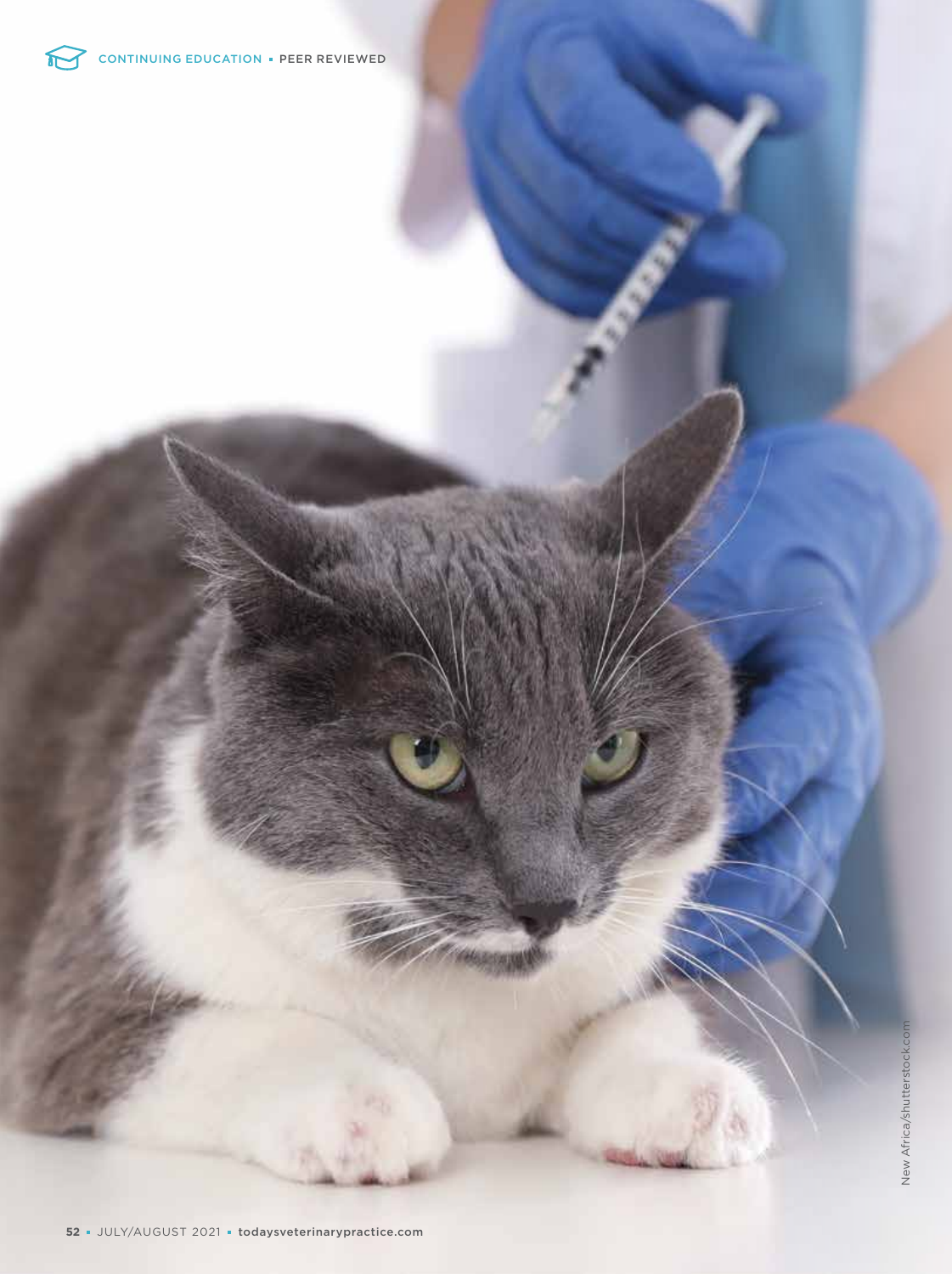# CONTINUING EDUCATION

# **ONCOLOGY**

# **Feline Injection Site Sarcomas: Risk Factors, Diagnosis, Staging, and Treatment Algorithm**

*Joanne Intile, DVM, MS, DACVIM (Oncology) Alexandra Gareau, DVM, MS North Carolina State University College of Veterinary Medicine*

Feline injection site sarcomas (FISSs) are malignant tumors of mesenchymal (connective tissue) origin. Conflicting epidemiologic data indicate FISSs develop as infrequently as less than 1 case per 10 000 vaccinated cats or as often as 1 in 1000 vaccinated cats.1,2 Rabies and feline leukemia virus (FeLV) vaccines are known inciting causes of FISSs.<sup>3</sup> Tumors also occur secondary to injections of steroidal and nonsteroidal anti-inflammatory drugs, antibiotics, and lufenuron; microchip implantation; and inflammatory response to nonabsorbable surgical suture material.<sup>4-8</sup>

FISSs are highly locally invasive and differ from non–injection site sarcomas in biological behavior, including growth rate (more rapid), tissue of origin (typically subcutaneous), and

metastatic potential (can be higher).<sup>9</sup> Injection site sarcomas also differ from non–injection site sarcomas with respect to histologic features. FISSs show increased cellular pleomorphism and mitotic activity.<sup>9</sup> Fibrosarcoma is the most common histologic subtype, with less common variants being malignant fibrous histiocytoma,<sup>a</sup> extraskeletal osteosarcoma, rhabdomyosarcoma, and chondrosarcoma.<sup>10</sup> High-grade FISSs show more aggressive histologic features than lowgrade tumors and are more likely to metastasize.<sup>11</sup>

The precise etiopathogenesis of FISSs is unknown. Any stimulus inciting chronic inflammation of the subcutis can lead to neoplastic transformation of surrounding fibroblasts and myofibroblasts and subsequent

<sup>a</sup>The authors acknowledge that the term *malignant fibrous histiocytoma* is outdated but include it in the manuscript as it remains in the literature today. The preferred terminology used at their institution is "pleomorphic/round cell/spindle cell sarcoma with peritumoral lymphoplasmacytic inflammation (consistent with an injection site sarcoma)." *Pleomorphic* is used for less differentiated tumors with both round and spindle cell morphology.

#### **LOCATION COUNTS**

Guidelines for vaccine administration exist in order to better track association of sarcoma development with specific vaccines.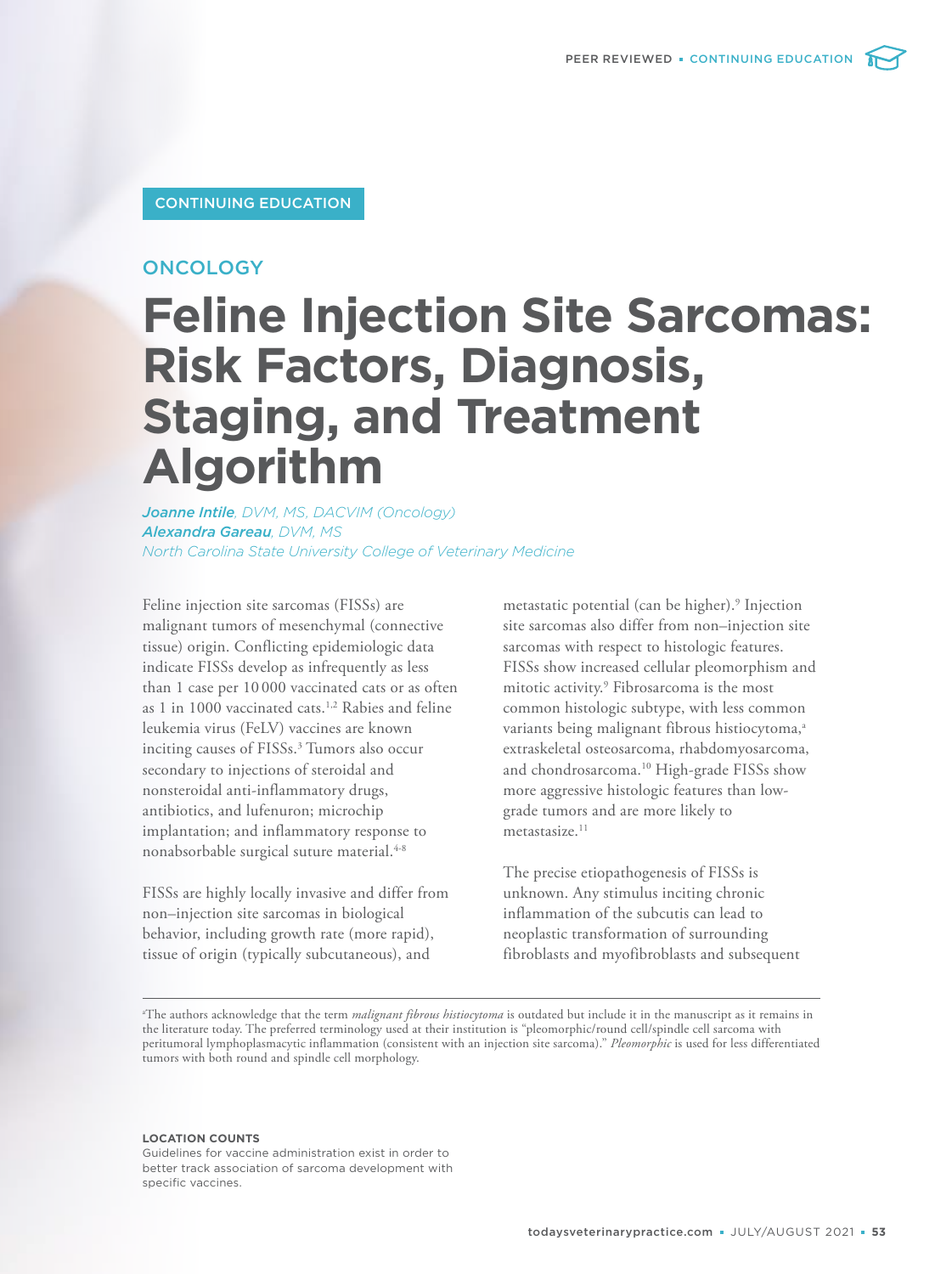tumor formation.3,4,10 Histologic findings include central areas of necrosis and the presence of inflammatory cells—predominantly lymphocytes and macrophages—and multinucleated giant cells. Macrophages containing aluminum and oxygen consistent with aluminum hydroxide, an adjuvant present in some feline vaccines, support the diagnosis of FISS.10,12 A combination of an individual cat's inflammatory response and the characteristics of the injected substance contribute to development of FISSs.10,12

# VACCINATION STRATEGIES

In 1997 the Vaccine-Associated Feline Sarcoma Task Force (VAFSTF) established specific anatomic recommendations for sites of vaccine administration.<sup>13</sup> This was done to better track any association of sarcoma development with a specific vaccine, as well as to potentially improve surgical control of tumors. In 2013, the American Association of Feline Practitioners Feline Vaccine Advisory Panel put forth the following instructions that vary slightly from the original guidelines:<sup>14</sup>

- Rabies vaccines: distal aspect of the right pelvic limb
- FeLV vaccines: distal aspect of the left pelvic limb
- All other vaccines: distal aspect of the right thoracic limb

Vaccination in these locations does not decrease the chance of tumor formation. In addition to the exact location of administration, veterinarians should document the type of vaccine, the manufacturer, and the serial number. The goal of such record keeping is for epidemiologic tracking purposes only.

Strategies to prevent or reduce the risk of FISS are controversial. Contradictory data make it difficult for practitioners to provide clear instructions to owners. The following is an outline of current suggestions, their rationale, and associated criticisms where applicable.

# **STRATEGY:**

# Administer vaccines as distally along the limb as possible.

**REASON:** To facilitate earlier detection and increase the likelihood of complete resection with amputation of the affected limb.

## **CRITICISMS:**

■ Cats can develop tumors along more than 1 limb.

This can occur simultaneously, making amputation an ineffective option for such patients.

■ Continual administration of vaccines in the distal limb increases the dose of vaccine received within a smaller anatomic area. This could lead to increased chance of tumor development as risk increases with the number of vaccines administered per site.<sup>1</sup>

**SPECIAL CONSIDERATION:** The skin overlying the flank and abdomen is mobile, giving the false impression of injecting along the limb, especially when a cat is in a "crouched" position. Ensure the vaccine is given along the limb and not in this mobile skin, as tumors along the flank and abdomen are more difficult to treat.<sup>15</sup>

#### **STRATEGY:**

Increase intervals between vaccinations.

**REASON:** To decrease overall number of vaccines over the cat's lifespan.

# **CRITICISMS:**

- While a single dose of a commercially available inactivated, adjuvanted combination vaccine (e.g., feline panleukopenia, herpesvirus, calicivirus) provides a duration of immunity of greater than 7 years and antibodies are persistent against all 3 viruses for greater than 3 years, it is unclear whether spacing out the intervals between vaccinations decreases risk of tumor formation. However, this approach aligns with lessening the total number of vaccines administered over time, which can reduce risk.
- While rabies vaccination also provides a duration of immunity greater than 3 years, most local and/or state organizations require annual revaccination given the significant potential for zoonotic transmission of disease.

# **STRATEGY:**

# Avoid using adjuvanted vaccines.

**REASON:** FISSs arise from malignant transformation of fibroblasts or myofibroblasts that proliferate as part of a chronic inflammatory reaction to vaccination or injection. Adjuvants enhance immunogenicity of vaccines partially by creating inflammation.<sup>3,4,10</sup>

**CRITICISM:** The role of adjuvants in inciting inflammation and the pathogenesis of FISS is unclear. Aluminum, a common adjuvant in feline vaccinations,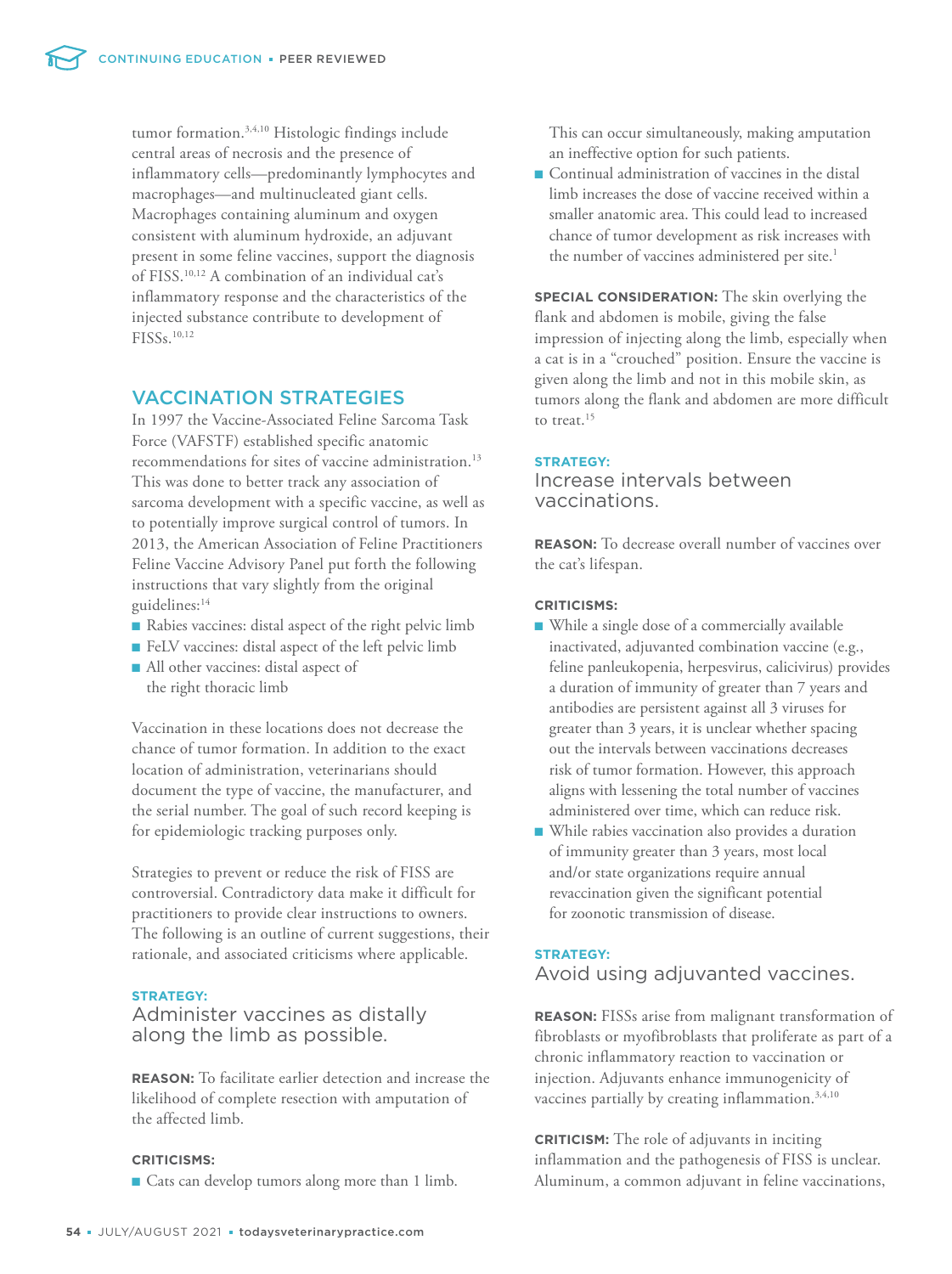was found within macrophages surrounding tumor cells.<sup>12</sup> However, both adjuvanted and nonadjuvanted vaccines cause inflammation. The type and severity of inflammation vary among vaccines, adjuvants, and individual patient response to vaccination.<sup>1,10,16</sup> It is unknown whether nonadjuvanted vaccines pose less risk of causing injection site sarcomas than adjuvanted vaccines.

### **STRATEGY:**

# Administer vaccines subcutaneously.

**REASON:** Tumors are more readily detected in the subcutaneous space than in an intramuscular location.

**CRITICISM:** No notable criticisms.

#### **STRATEGY:**

Warm vaccines to room temperature before administration.

**REASON:** Administration of cold vaccines was associated with a higher risk of sarcoma development than was administration of room-temperature vaccines.<sup>4</sup>

**CRITICISM:** No notable criticisms.

Type of vaccine, vaccine manufacturer, and vaccineassociated practices (such as needle gauge, syringe type, mixing of vaccines in one syringe, and multidose vaccine vials) were not associated with increased risk of tumor development.<sup>4</sup>

The VAFSTF recommends that vaccine protocols be tailored for each individual cat. This includes discussing the pros and cons of vaccines with cat owners. Owners need to be aware of the potential zoonotic risks, their cat's risk of exposure, any legal requirements, and the risk of development of injection site sarcoma and other adverse effects (e.g., allergic reaction). Cats developing injection site sarcomas should not receive future vaccinations. **BOX 1** lists patient risk variables veterinarians should take into consideration when designing individualized vaccination protocols.

# CLINICAL SIGNS AND DIAGNOSTIC EVALUATION

Veterinarians are responsible for educating owners about the risk of tumor development. Owners can

# **BOX 1 Considerations When Assessing Vaccination Risk**<sup>17</sup>

#### **Patient variables**

- Age
- Overall health status
- Risk of exposure
- **Agent pathogenicity**
- Geographic prevalence
- **Patient history**
- **Chronic stress**
- Aging immune response
- Maternally derived antibody interference
- Congenital or acquired immunodeficiency
- $\blacksquare$  Immunosuppressive therapy
- Nutritional status

#### **Example of YES to vaccination:**

Young cat in a multicat household with outdoor access, living in an area with high prevalence of the pathogen

#### **Example of NO to vaccination:**

Geriatric cat in a single-cat household without access to the outdoors and an ineffective vaccine against a pathogen with low virulence or limited local prevalence

perform active surveillance for tumors by routinely touching/petting their cats. Owners should contact their veterinarian if they note a lump, especially one increasing in size or persisting beyond 1 month after vaccination. Owners are encouraged to record the location of the mass, when they first noticed it, and keep track of any changes in size. For any cat presenting with a subcutaneous mass, vaccination history is essential to identify whether a FISS is a potential differential.

Fine-needle aspiration with cytology can be helpful in ruling out diagnostic differentials, such as an abscess or other tumor. FISSs contain peripheral inflammatory cell infiltrates of macrophages and lymphocytes, which can confound a definitive diagnosis with cytology alone. The VAFSTF recommends the "3-2-1" rule for when to pursue biopsy of a suspect injection site sarcoma.<sup>14</sup> If a mass meets one or more of the following criteria, an incisional biopsy is recommended:

**3:** Mass persists for 3 months or longer

**2:** Mass is, or becomes, larger than 2 cm, and/or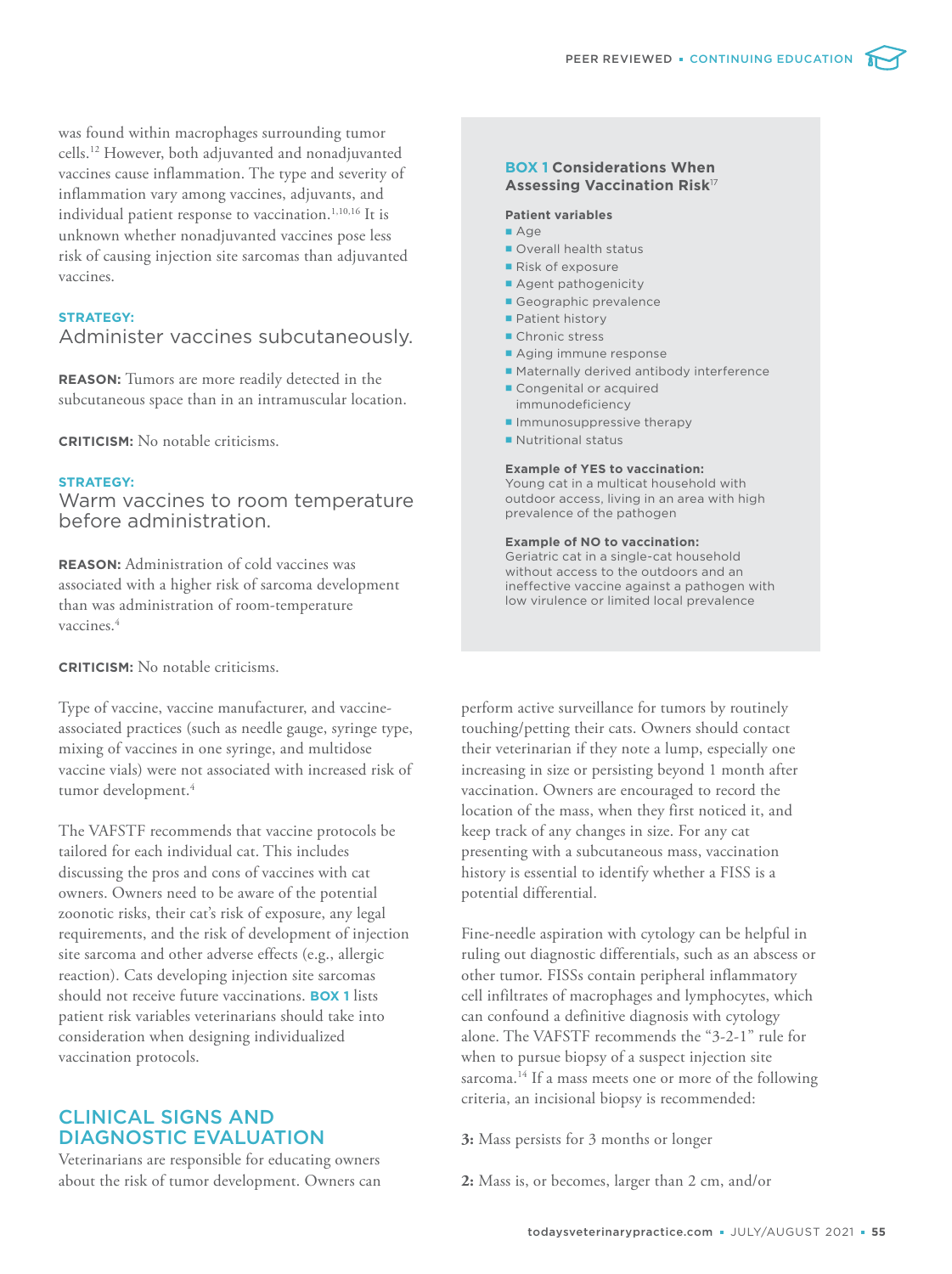**1:** Mass continues to increase in size 1 month following an injection

If a FISS is suspected, the VAFSTF recommends an incisional biopsy be done prior to attempting surgical excision. Excisional biopsy for diagnostic purposes is strongly discouraged as tumors recur quickly and frequently when marginally excised, making future attempts at treatment challenging.14,18 Biopsy samples are obtained from closer to the edge of the mass as the center can be necrotic. Incisional biopsy methods include needle core, punch, and wedge biopsy. Ideally, multiple samples are obtained from different locations, as tumors are often heterogeneous. Biopsy tracts must either be removed along with the tumor during a definitive surgery or included within the radiation field. Veterinarians are encouraged to discuss biopsy plans with an oncologist or surgeon.

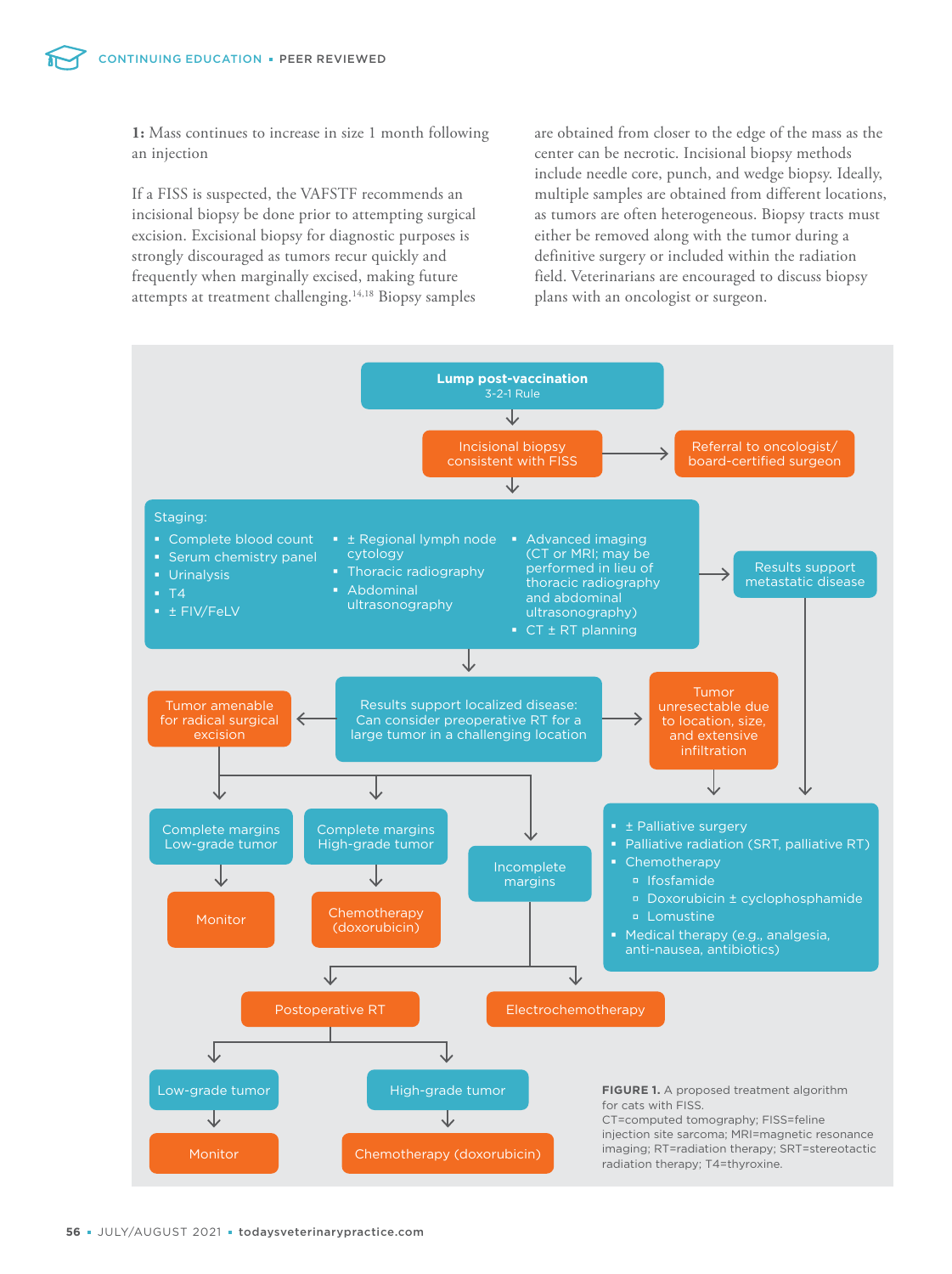General lab work (i.e., complete blood count, chemistry, thyroxine, and urinalysis) is valuable for determining a patient's overall health status prior to instituting definitive therapy. FeLV and feline immunodeficiency virus (FIV) testing can be done as part of the patient's minimum database; however, a link between FeLV or FIV infection and FISS development has not been made.<sup>18</sup> These tests do not provide information related to prognosis or the presence of metastasis.

Distant metastasis occurs most frequently to the lungs. Other sites include regional lymph nodes and abdominal organs.<sup>18</sup> Staging tests include 3-view thoracic radiography and regional lymph node examination by palpation and cytology when applicable. Abdominal imaging can be done. The authors consider computed tomography (CT) or magnetic resonance imaging (MRI) essential to an ideal treatment plan.<sup>18</sup> Contrast-enhanced CT scans are more accurate for determining tumor volume than physical examination estimates and caliper measurements.<sup>19</sup> CT scans are more sensitive than thoracic radiographs for detecting metastatic disease. Finally, with appropriate setup, CT scans can also be used for the purpose of radiation therapy planning. The high rate of local tumor recurrence, especially with incomplete margins, warrants thorough pretreatment evaluation and planning.

# TREATMENT

Any sarcoma arising in the vicinity of a known injection site should be considered a FISS and treated aggressively. Treatment is challenging because tumors are locally invasive and recurrence rates approach 70%, especially in the absence of radical surgical procedures.<sup>9</sup> For this reason, first-line therapy for FISSs is aggressive radical surgery. Adjunctive therapies, such as pre- or postoperative radiation or chemotherapy, depend on the histologic features of the tumor, completeness of excision, and clinical status of the patient. A proposed algorithm for optimal use of treatment strategies is provided in **FIGURE 1**.

# Surgery

The recommended approach includes removal of at least 5-cm margins surrounding the palpable tumor edge and up to 2 fascial planes deep, including any associated bony structures (FIGURE 2).<sup>20</sup> This approach results in complete margins in 97% of cases and a median survival time of 2.5 years. Despite radical

Excisional biopsy for diagnostic purposes is strongly discouraged as tumors recur quickly and frequently when marginally excised, making future attempts at treatment challenging.<sup>14,18</sup>

excision, tumors recur in 14% of cases. For cats with tumors located on distal limbs or tails, wide microscopic surgical margins are possible with amputation with or without hemipelvectomy or caudectomy. Median time to first recurrence is significantly prolonged if surgery is performed by an experienced surgeon at a referral hospital compared with surgery performed at a nonreferral institution (~9 months versus ~2 months).<sup>21</sup> Therefore the best chance for a cat to have a good prognosis with an injection site sarcoma is a wellplanned first surgery attempt.

Not all FISSs are amenable to complete excision, defined as histologic tumor-free margins, for various reasons, including size, location, and extensive infiltration into adjacent structures (e.g., FISS arising in the interscapular region infiltrating the spine). Marginal excision alone is not recommended in such cases based on the high rate of local recurrence.

To accurately formulate a postsurgery treatment plan and prognosis, tumors must be submitted for histopathology, even when an incisional biopsy was previously done. This provides quantification of surgical margins, which predict local recurrence and survival time. Tumors with incomplete margins recur approximately 10× more frequently than those with noninfiltrated margins.<sup>22</sup> Cats with incompletely resected tumors had a median disease-free interval of less than 6 months versus approximately 2 years in cats with complete tumor margins.<sup>23</sup> Additionally, histologic subtype is significantly associated with overall survival. Cats with fibrosarcoma or nerve sheath tumors had significantly longer survival times compared with cats with malignant fibrous histiocytomas (640 days and 645 days versus 290 days, respectively).<sup>24</sup> Cats with higher-grade FISS are more likely to develop metastasis, which shortens survival time.<sup>11</sup>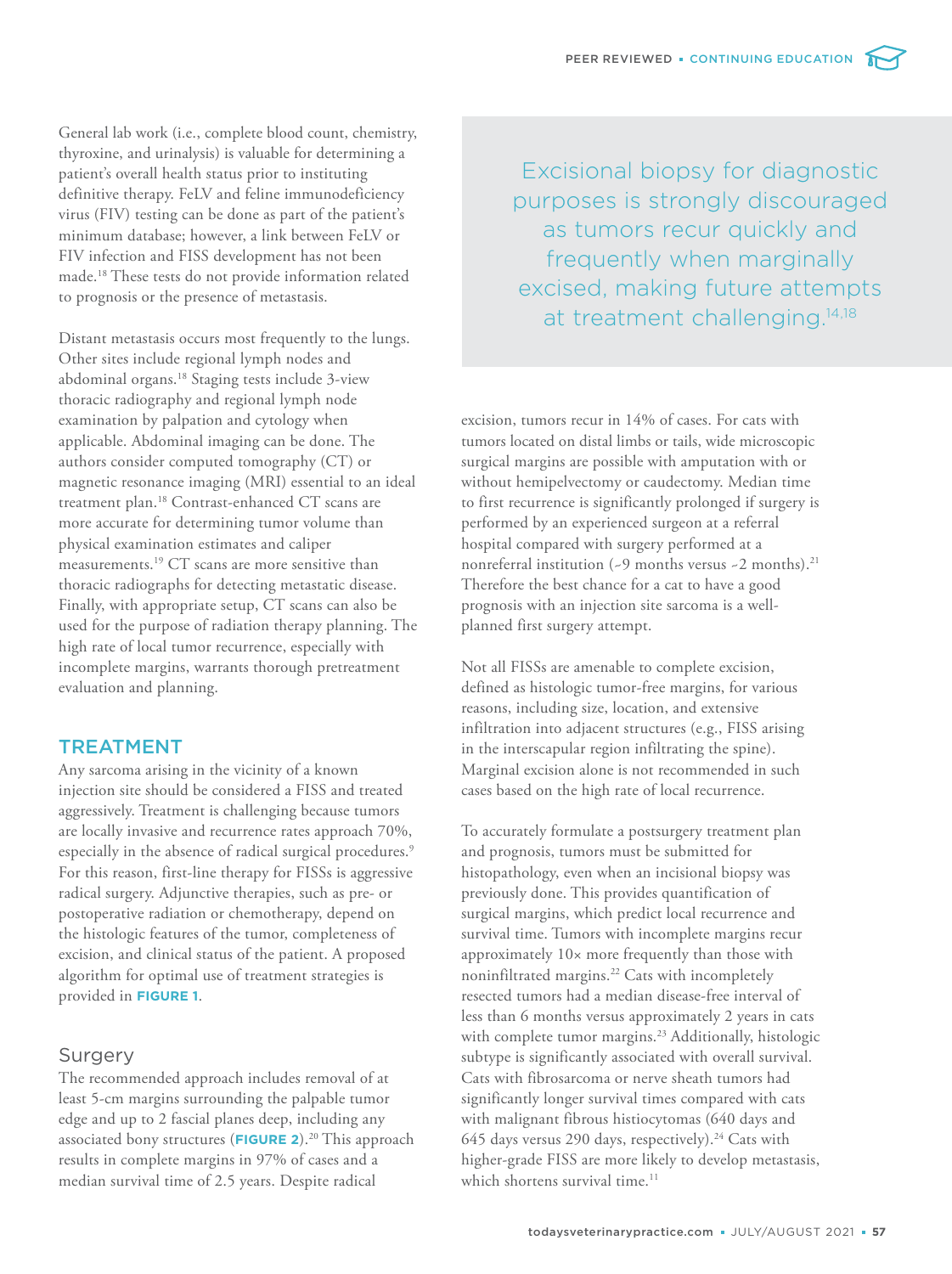# Radiation Therapy

Despite aggressive surgery, recurrence rates for FISS remain high, especially when complete histologic margins are not achieved.<sup>21</sup> Surgery combined with radiotherapy, either pre- or postoperatively, reduces recurrence rates and extends survival compared with surgery alone in some cases. Whether to choose pre- or postoperative radiation therapy depends on tumor size, location, and feasibility of radical resection.

Preoperative external beam radiation is administered in multiple daily fractions over several weeks. The entire tumor plus 3 to 5 cm of surrounding healthy tissue is treated. Surgical excision is performed 2 to 4 weeks after completion of the radiation protocol. If the tumor can be excised completely, preoperative radiation improves time to local recurrence, metastasis, and death compared with cats with incomplete margins.<sup>25</sup> The pros of preoperative radiation include an overall smaller radiation field and the potential for a more conservative

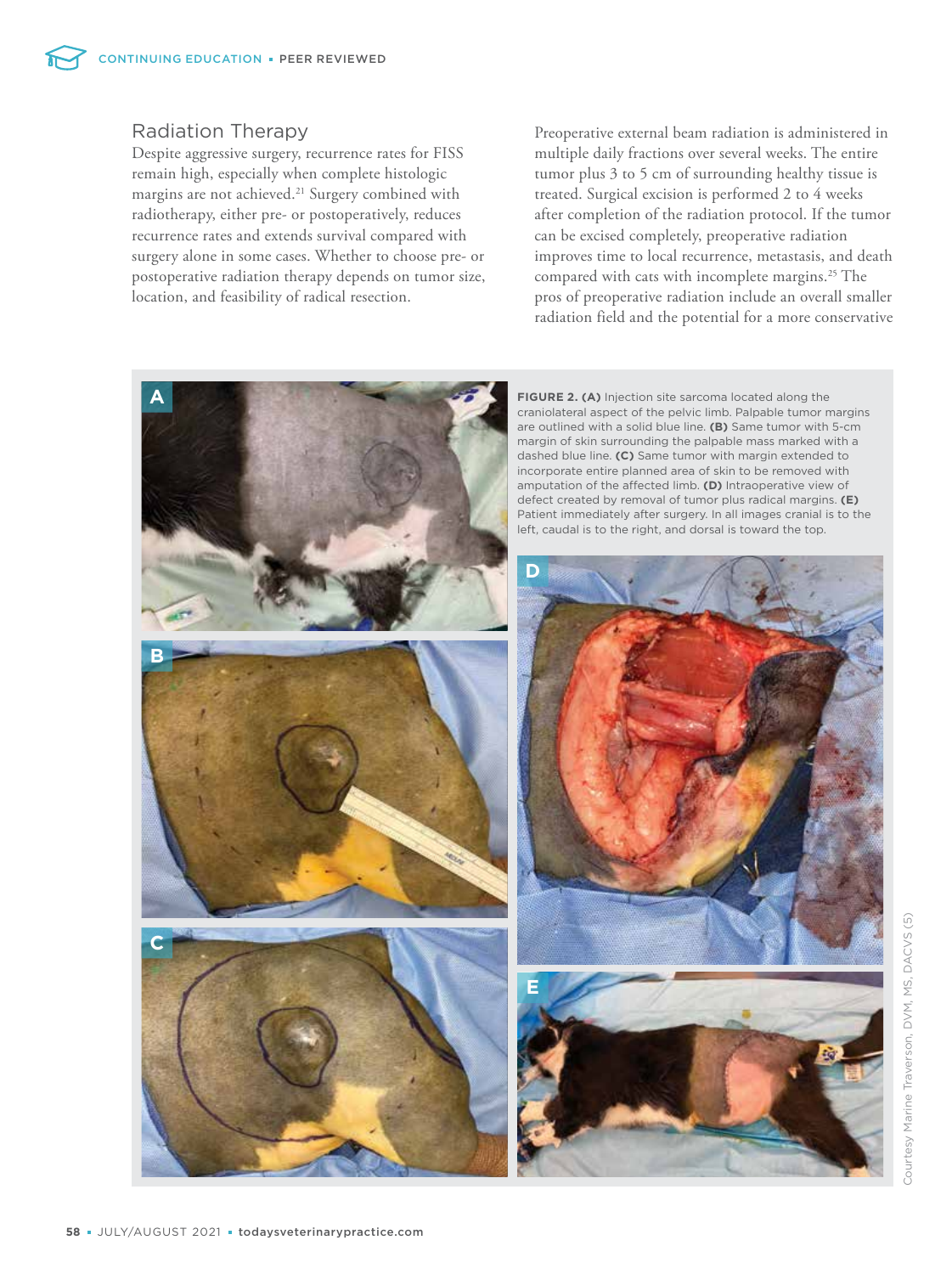resection/"downstaging" of the tumor (e.g., reduction in size with treatment). The main con to preoperative radiation therapy is the delay in time to definitive surgery. Tumors can grow and/or metastasize during that interval.

Postoperative radiation is also given over several weeks and delivered to the entire surgical scar plus 3 to 5 cm of surrounding healthy tissues. Postoperative radiation therapy begins once the surgery site is healed, typically within 10 to 14 days. In some cases, a higher total dose of radiation can be administered postoperatively compared with preoperatively. This could lead to improved long-term tumor control. With postoperative radiation there is no delay to excision, histologic grade and tumor type are confirmed before committing to an intensive radiation treatment plan, and, in one study, cats had significantly longer survival times than preoperative radiation (~2 years versus 10 months). The authors in this study caution the results could be linked to case selection bias and must be interpreted carefully.<sup>26</sup>

There are several cons to postoperative radiation therapy, including the potential for delay in treatment due to complications related to surgical healing, which can negatively influence both the disease-free interval and survival time.<sup>27</sup> Another drawback to postoperative radiation is the need for a larger treatment field. This increases the potential for acute and late side effects, as a larger area of healthy tissue is affected. Brachytherapy with iridium-192 interstitial implants as an alternative form of postoperative radiation therapy was well tolerated and is comparable to other forms of therapy.<sup>28</sup>

Palliative radiation therapy entails fewer treatments than pre- or postoperative treatment. The goal of palliation is to reduce or stabilize tumor size and increase patient comfort. It is not expected to improve longevity. Cats with measurable tumors treated with palliative-intent radiation therapy had a progressionfree interval of 4 months and a median survival time of 7 months.<sup>29</sup> Stereotactic body radiation therapy (SBRT) delivers high doses of ionizing radiation in a limited number of sessions (1 to 5). SBRT in 11 cats with FISS led to a complete response in 3 cats and partial response in 5 cats. The median progression-free interval was 8 months, and the median overall survival time was 10 months. SBRT may be useful for downstaging tumors prior to surgical resection.<sup>30</sup>

The short-term and long-term side effects of radiotherapy can be associated with significant morbidities. Short-term

Doxorubicin may prolong disease-free survival times for cats previously treated with radiation.<sup>31</sup>

effects appear during treatment and persist for a few weeks after completion. Common short-term effects include dermatologic changes (e.g., skin erythema and ulceration, moist desquamation, alopecia) and gastrointestinal tract disorders (e.g., vomiting, diarrhea).<sup>23</sup> Information on the long-term effects are lacking, likely owing to overall short survival times.

# Chemotherapy

Indications for chemotherapy include high-grade tumors regardless of surgical margins, detection of metastatic disease, and nonsurgical disease. The benefit of chemotherapy in the microscopic disease setting for FISS is unclear.

Doxorubicin may prolong disease-free survival times for cats previously treated with radiation.<sup>31</sup> Doxorubicin combined with surgery prolonged both the disease-free interval and tumor-free survival time in 21 cats compared with cats undergoing surgery alone; however, the difference was not statistically significant.<sup>32</sup> Administration of 3 doses of epirubicin, followed by surgery and 3 additional doses of epirubicin, resulted in a 14% recurrence rate and 81% cumulative survival beyond 2 years.<sup>32</sup>

Cats with macroscopic tumors that cannot be resected, recur following local treatment, or are otherwise not candidates for surgery, can be treated palliatively with ifosfamide (~3% complete response, 37% partial response), doxorubicin combined with cyclophosphamide (50% partial response), or lomustine (~3% complete response, 21% partial response). Responses to these drugs are brief (median, 2.5 to 4 months), making chemotherapy alone of limited benefit.33-35 Other drugs, including carboplatin and toceranib phosphate, are ineffective at treating macroscopic tumors.<sup>36,37</sup>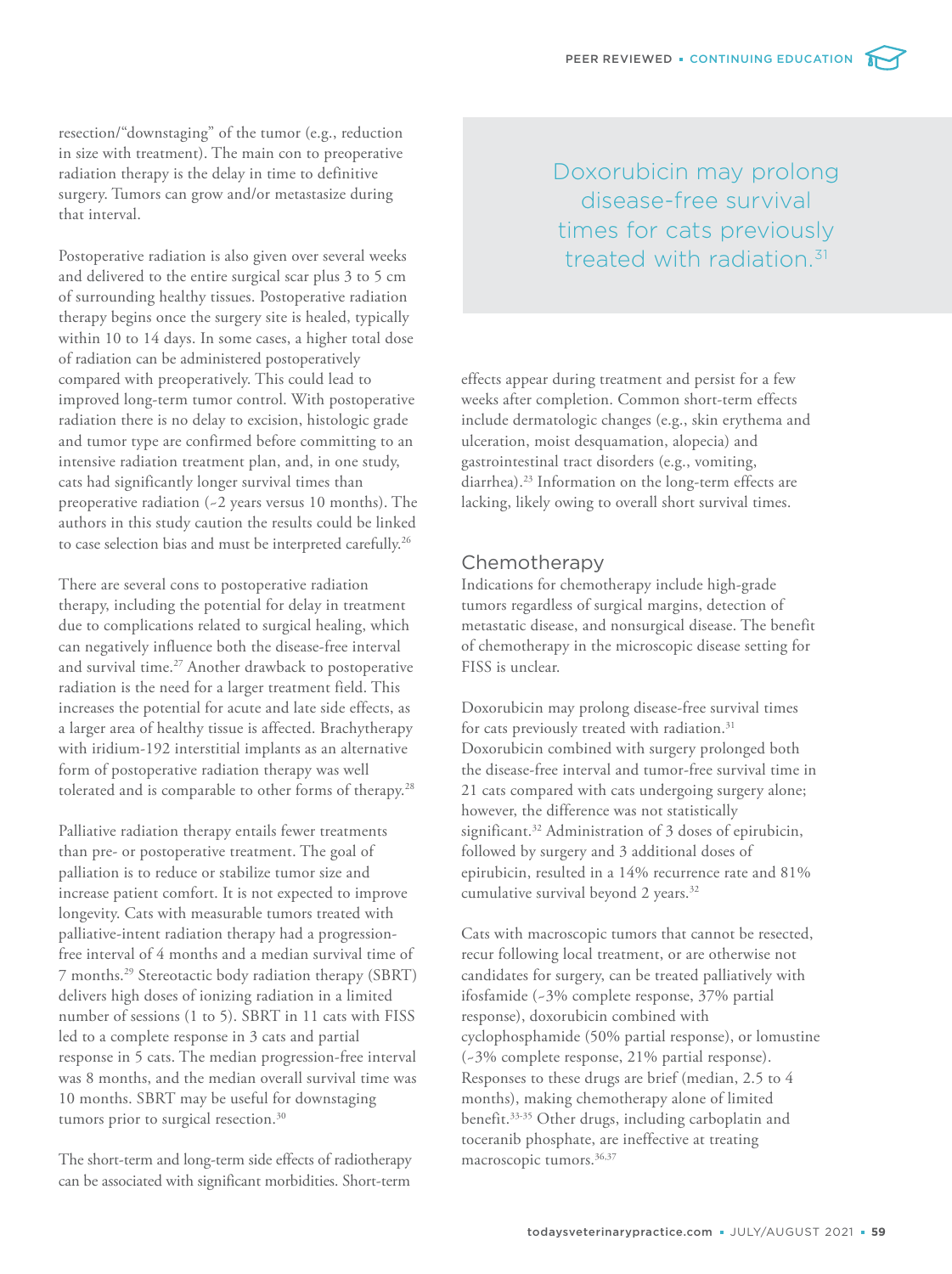# Electrochemotherapy

Electrochemotherapy is the application of short, intense electric pulses to tumor tissue. The pulses transiently permeabilize cell membranes, allowing chemotherapy drugs to have a more potent localized cytotoxic effect. Cats with incompletely excised tumors treated with electrochemotherapy and intravenous bleomycin and intralesional cisplatin had improved



**FIGURE 3. (A AND B)** Recurrent injection site sarcoma after surgical resection and radiation therapy. In all images, cranial is to the left and caudal is to the right. **(C)** Note extensive ulceration and protrusion of tumor tissue through the skin surface.

tumor-free survival and disease-free interval times compared with a group of historical controls.<sup>38</sup> Electrochemotherapy has limited toxicity and is relatively easy to administer, making it an attractive option for practitioners lacking access to facilities with external beam radiation.

# **CONCLUSION**

Perhaps the most intricate aspect of FISS is the knowledge that these tumors can occur secondary to direct measures designed to protect a cat's health. The infectious diseases prevented by vaccinations cause significant morbidity and mortality within the feline population. Rabies is a zoonotic threat to human health. There is no better time than now to acknowledge the benefits vaccines provide. However, the consequences of FISS are frequently devastating, and owners and veterinary professionals struggle with complex emotions surrounding the diagnosis.

FISSs are locally invasive tumors and as such should be treated aggressively. The best outcomes are obtained when an initial radical surgical excision is performed by a surgical specialist. Many cases are optimally treated with multimodal therapy, including surgery, radiation therapy, and chemotherapy. Despite aggressive measures, local treatment failure leading to humane euthanasia within 2 to 3 months of recurrence is the most common cause of death in cats with FISS (**FIGURE 3**). Veterinarians should educate cat owners as to the risk of tumor development.

The authors acknowledge general practitioners may face limitations in referral availability for radical surgery and specialized oncologic care. Owners place constraints as well, sometimes preferring marginal surgeries over more aggressive options. Less radical excisional biopsies ("debulking" surgeries) may be acceptable for owners who will not pursue additional treatment if FISS is confirmed. Clear communication regarding expectations, limitations, and potential negative outcomes is essential in those cases. Cats with suspected FISS should not be monitored—referral to a veterinary oncologist or surgeon is encouraged so owners can be educated as to all options. TVP

# **References**

1. Kass PH, Barnes WG, Spangler WL, et al. Epidemiologic evidence for a causal relation between vaccination and fibrosarcoma tumorigenesis in cats. *JAVMA*. 1993;203(3):396-405.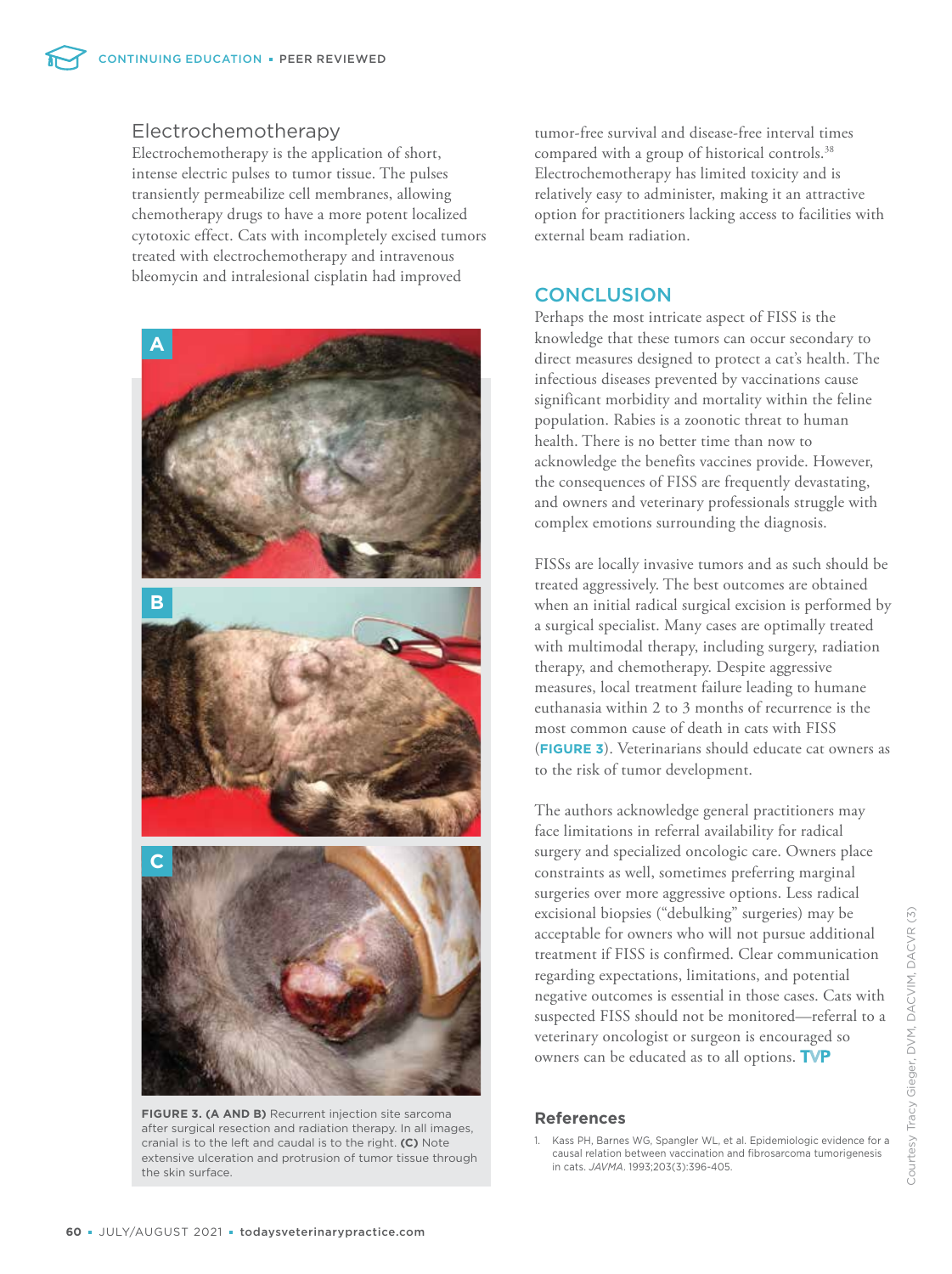- 2. Gobar GM, Kass PH. World Wide Web-based survey of vaccination practices, postvaccinal reactions, and vaccine site-associated sarcomas in cats. *JAVMA*. 2002;220(10):1477-1482.
- 3. Macy DW, Hendrick MJ. The potential role of inflammation in the development of postvaccinal sarcomas in cats. *Vet Clin North Am Small Anim Pract*. 1996;26(1):103-109.
- 4. Kass PH, Spangler WL, Hendrick MJ, et al. Multicenter case-control study of risk factors associated with development of vaccineassociated sarcomas in cats. *JAVMA*. 2003;223(9):1283-1292.
- Munday JS, Banyay K, Aberdein D, French AF. Development of an injection site sarcoma shortly after meloxicam injection in an unvaccinated cat. *J Feline Med Surg*. 2011;13(12):988-991.
- 6. Esplin DG, Bigelow M, McGill LD, Wilson SR. Fibrosarcoma at the site of a lufenuron injection in a cat. *Vet Cancer Soc Newsl*. 1999;23:8-9.
- 7. Carminato A, Vascellari M, Marchioro W, et al. Microchip-associated fibrosarcoma in a cat. *Vet Dermatol*. 2011;22(6):565-569.
- 8. Buracco P, Martano M, Morello E, Ratto A. Vaccine-associated-like fibrosarcoma at the site of a deep nonabsorbable suture in a cat. *Vet J*. 2002;163(1):105-107.
- 9. Hendrick MJ, Shofer FS, Goldschmidt MH, et al. Comparison of fibrosarcomas that developed at vaccination sites and at nonvaccination sites in cats: 239 cases (1991-1992). *JAVMA*. 1994;205(10):1425-1429.
- 10. Hendrick MJ, Brooks JJ. Postvaccinal sarcomas in the cat: histology and immunohistochemistry. *Vet Pathol*. 1994;31(1):126-129.
- 11. Romanelli G, Marconato L, Olivero D, et al. Analysis of prognostic factors associated with injection-site sarcomas in cats: 57 cases (2001- 2007). *JAVMA*. 2008;232(8):1193-1199.
- 12. Hendrick MJ, Goldschmidt MH, Shofer FS, et al. Postvaccinal sarcomas in the cat: epidemiology and electron probe microanalytical identification of aluminum. *Cancer Res*. 1992;52(19):5391-5394.
- 13. Morrison WB, Starr RM, Vaccine-Associated Feline Sarcoma Task Force. Vaccine-associated feline sarcomas. *JAVMA*. 2001;218(5):697-702.
- 14. Scherk MA, Ford RB, Gaskell RM, et al. 2013 AAFP Feline Vaccination Advisory Panel Report. *J Feline Med Surg*. 2013;15(9):785-808.
- 15. Shaw SC, Kent MS, Gordon IK, et al. Temporal changes in characteristics of injection-site sarcomas in cats: 392 cases (1990- 2006). *JAVMA*. 2009;234(3):376-380.
- 16. Day MJ, Schoon HA, Magnol JP, et al. A kinetic study of histopathological changes in the subcutis of cats injected with non-adjuvanted and adjuvanted multi-component vaccines. *Vaccine*. 2007;25(20):4073-4084.
- 17. Stone AE, Brummet GO, Carozza EM, et al. 2020 AAHA/AAFP Feline Vaccination Guidelines. *J Feline Med Surg*. 2020;22(9):813-830.
- 18. McEntee MC, Page RL. Feline vaccine-associated sarcomas. *J Vet Intern Med*. 2001;15(3):176-182.
- 19. Ferrari R, Di Giancamillo M, Stefanello D, et al. Clinical and computed tomography tumour dimension assessments for planning wide excision of injection site sarcomas in cats: how strong is the agreement? *Vet Comp Oncol*. 2017;15(2):374-382.
- 20. Phelps HA, Kuntz CA, Milner RJ, et al. Radical excision with fivecentimeter margins for treatment of feline injection-site sarcomas: 91 cases (1998-2002). *JAVMA*. 2011;239(1):97-106.
- 21. Hershey AE, Sorenmo KU, Hendrick MJ, et al. Prognosis for presumed feline vaccine-associated sarcoma after excision: 61 cases (1986-1996). *JAVMA*. 2000;216(1):58-61.
- 22. Giudice C, Stefanello D, Sala M, et al. Feline injection-site sarcoma: recurrence, tumour grading and surgical margin status evaluated using the three-dimensional histological technique. *Vet J*. 2010;186(1):84-88.
- 23. Cronin K, Page RL, Spodnick G, et al. Radiation therapy and surgery for fibrosarcoma in 33 cats. *Vet Radiol Ultrasound*. 1998;39(1):51-56.
- 24. Dillon CJ, Mauldin GN, Baer KE. Outcome following surgical removal of nonvisceral soft tissue sarcomas in cats: 42 cases (1992-2000). *JAVMA*. 2005;227(12):1955-1957.
- 25. Kobayashi T, Hauck ML, Dodge R, et al. Preoperative radiotherapy for vaccine associated sarcoma in 92 cats. *Vet Radiol Ultrasound*. 2002;43(5):473-479.
- 26. Mayer MN, Treuil PL, LaRue SM. Radiotherapy and surgery for feline soft tissue sarcoma. *Vet Radiol Ultrasound*. 2009;50(6):669-672.
- 27. Cohen M, Wright JC, Brawner WR, et al. Use of surgery and electron beam irradiation, with or without chemotherapy, for treatment of

vaccine-associated sarcomas in cats: 78 cases (1996-2000). *JAVMA*. 2001;219(11):1582-1589.

- 28. Bloch J, Rogers K, Walker M, et al. Treatment of feline injection-site sarcoma with surgery and iridium-192 brachytherapy: retrospective evaluation of 22 cats. *J Feline Med Surg*. 2020;22(4):313-321.
- 29. Eckstein C, Guscetti F, Roos M, et al. A retrospective analysis of radiation therapy for the treatment of feline vaccine-associated sarcoma. *Vet Comp Oncol*. 2009;7(1):54-68.
- 30. Nolan MW, Griffin LR, Custis JT, LaRue SM. Stereotactic body radiation therapy for treatment of injection-site sarcomas in cats: 11 cases (2008-2012). *JAVMA*. 2013;243(4):526-531.
- 31. Hahn KA, Endicott MM, King GK, Harris-King FD. Evaluation of radiotherapy alone or in combination with doxorubicin chemotherapy for the treatment of cats with incompletely excised soft tissue sarcomas: 71 cases (1989-1999). *JAVMA*. 2007;231(5):742-745.
- 32. Bray J, Polton G. Neoadjuvant and adjuvant chemotherapy combined with anatomical resection of feline injection-site sarcoma: results in 21 cats. *Vet Comp Oncol*. 2016;14(2):147-160.
- 33. Barber LG, Sørenmo KU, Cronin KL, Shofer FS. Combined doxorubicin and cyclophosphamide chemotherapy for nonresectable feline fibrosarcoma. *JAAHA*. 2000;36(5):416-421.
- 34. Rassnick KM, Rodriguez CO, Khanna C, et al. Results of a phase II clinical trial on the use of ifosfamide for treatment of cats with vaccine-associated sarcomas. *Am J Vet Res*. 2006;67(3):517-523.
- 35. Saba CF, Vail DM, Thamm DH. Phase II clinical evaluation of lomustine chemotherapy for feline vaccine-associated sarcoma. *Vet Comp Oncol*. 2012;10(4):283-291.
- 36. Holtermann N, Kiupel M, Hirschberger J. The tyrosine kinase inhibitor toceranib in feline injection site sarcoma: efficacy and side effects. *Vet Comp Oncol*. 2017;15(2):632-640.
- 37. Kisseberth WC, Vail DM, Yaissle J, et al. Phase I clinical evaluation of carboplatin in tumor-bearing cats: a Veterinary Cooperative Oncology Group Study. *J Vet Intern Med*. 2008;22(1):83-88.
- 38. Spugnini EP, Vincenzi B, Carocci F, et al. Combination of bleomycin and cisplatin as adjuvant electrochemotherapy protocol for the treatment of incompletely excised feline injection-site sarcomas: a retrospective study. *Open Vet J*. 2020;10(3):267-271.



#### Joanne Intile

Dr. Intile completed her DVM degree at Cornell University and her rotating internship in small animal medicine and surgery at Long Island Veterinary Specialists. She returned to Cornell for her residency in medical oncology and then worked in private specialty practices in New York and Maryland. Dr. Intile's time spent as an adjunct instructor in the veterinary science technology program at Suffolk County Community College solidified her career goal of working in academia. She joined the faculty of the North Carolina State University College of Veterinary Medicine in 2017.

# Alexandra Gareau

Dr. Gareau is a medical oncology resident at North Carolina State University College of Veterinary Medicine (NCSU CVM). She received her veterinary degree from Université de Montréal and completed a rotating internship in small animal medicine and surgery at Purdue University and a fellowship in bone marrow transplant and apheresis at NCSU CVM. Her interests include comparative oncology with a special interest in canine lymphoma.

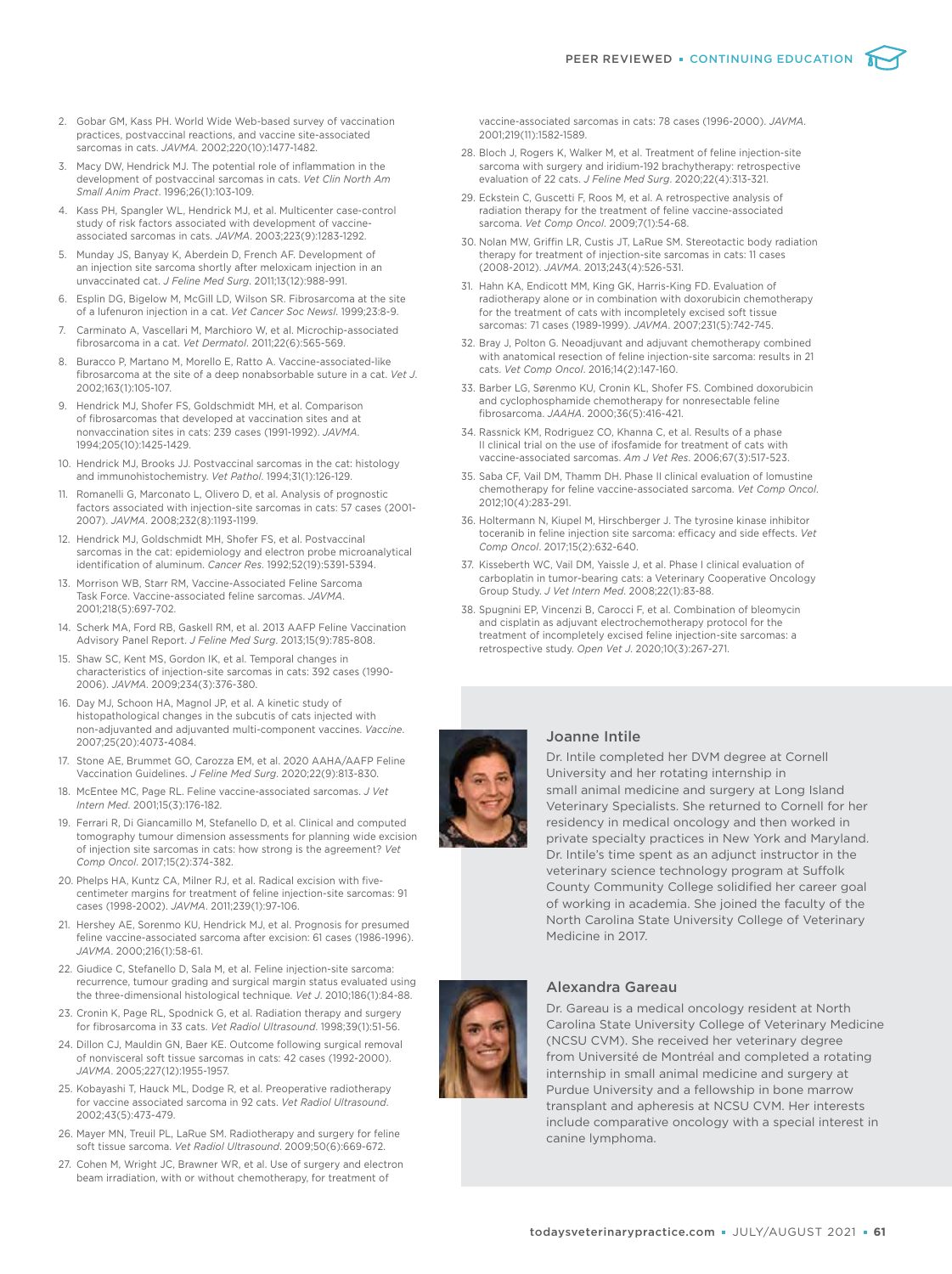# CONTINUING EDUCATION

# **Feline Injection Site Sarcomas: Risk Factors, Diagnosis, Staging, and Treatment Algorithm**

# TOPIC OVERVIEW

This article presents an overview of injection site sarcomas, including a proposed optimal treatment algorithm that practitioners can follow when managing a patient suspected to have feline injection site sarcoma (FISS). Special focus is given to controversial aspects related to FISS, including risk factors and preventive strategies.

# LEARNING OBJECTIVES

After reading this article, practitioners should be able to list risk factors for FISS and describe proposed preventive strategies, develop a diagnostic approach to a cat with suspected FISS, and discuss definitive and palliative therapeutic options along with associated prognoses.

This article has been submitted for **RACE approval for 1 hour of continuing education credit** and will be opened for enrollment when approval has been received. To receive credit, take the test for free by visiting **vetfolio.com** and entering the title of the article in the search bar. Free registration is required. Questions and answers online may differ from those below. Tests are valid for 2 years from the date of approval.

# GD VA Your one-stop shop for all things NAVC. Increase your clinical knowledge with these popular titles. Clinical **SMALL ANIMAL** Ophthalmology RADIOGRAPH) SMALL ANIMAL ABDOMINAL ULTRASONOGRAPHY



shop.navc.com



- 1. Which of the following risk factors is significantly associated with the development of feline injection site sarcoma (FISS)?
	- a. Needle gauge
	- b. Vaccination in the interscapular area
	- c. Vaccine temperature
	- d. Mixing a combination of vaccines in 1 syringe
- 2. Which of the following strategies is recommended by the Vaccine-Associated Feline Sarcoma Task Force (VAFSTF)?
	- a. Administer both rabies and feline leukemia virus (FeLV) vaccines distally on the same limb
	- b. Administer rabies vaccines in the distal aspect of the right or left pelvic limb
	- c. Administer vaccines subcutaneously in the interscapular region for minimal risk
	- d. Administer vaccines as distally as possible on the limb

#### 3. Which of the following methods is not recommended to diagnose FISS?

- a. Excisional biopsy
- b. Fine-needle aspiration of the mass
- c. Needle-core biopsy
- d. Wedge biopsy
- 4. Which of the following observations should prompt consideration of the "3-2-1" rule in a cat developing a mass in the area of a vaccine?
	- a. The mass persists for 1 month or longer
	- b. The mass is or becomes larger than 3 cm
	- c. The mass continues to increase in size 2 months following an injection
	- d. The mass persists for 3 months or longer